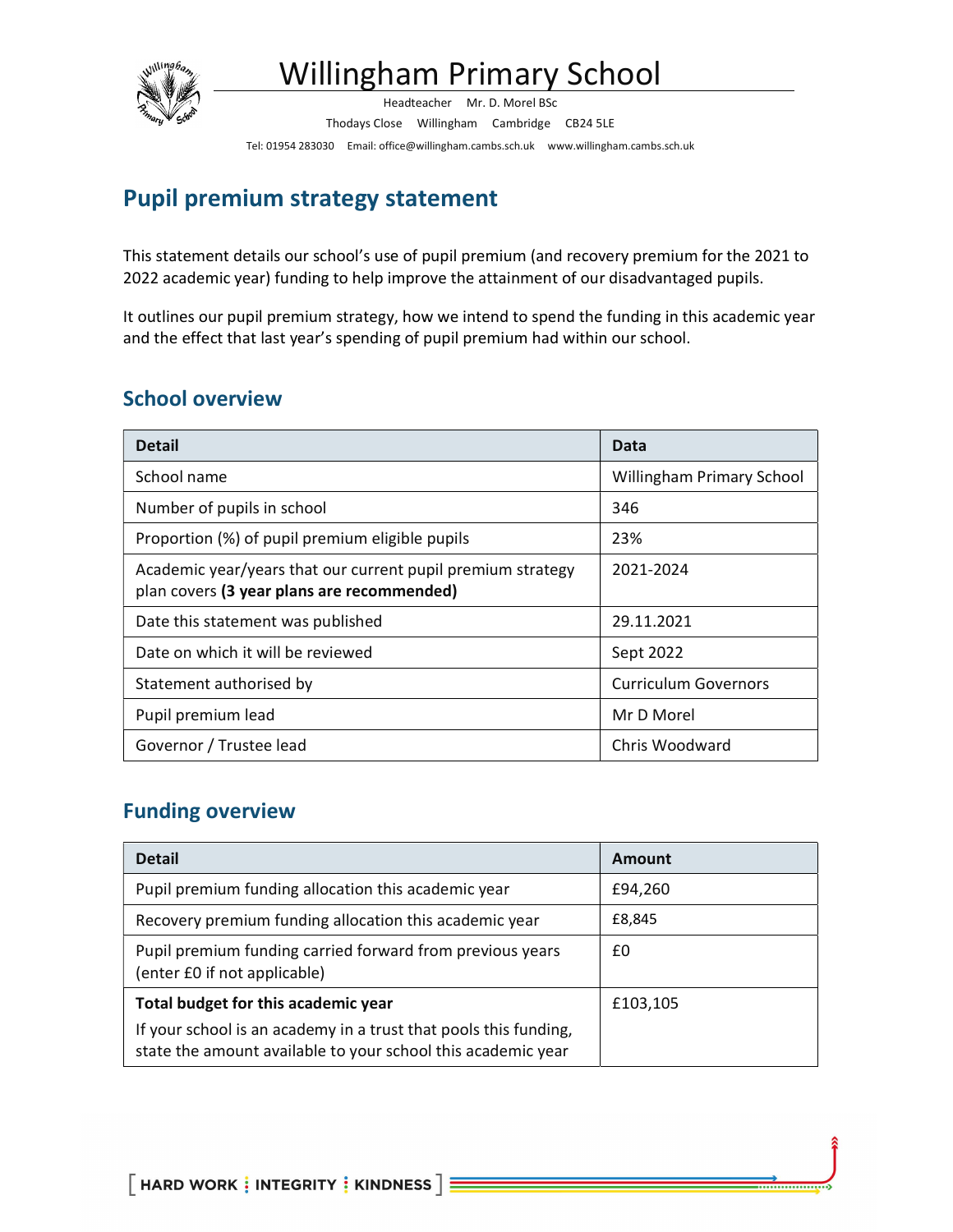## Part A: Pupil premium strategy plan

## Statement of intent

At Willingham Primary School we believe that with equitable knowledge and equitable opportunities all pupils can achieve equitable success.

The pupil premium grant is additional funding for publicly funded schools in England. It's a school-level grant that gives schools extra resources to help them meet challenges, including those arising from deprivation.

It's allocated for schools to:

- improve the academic outcomes of disadvantaged pupils of all abilities
- close the attainment gap between disadvantaged pupils and their peers across the country

The school employs a three-tiered approach to supporting disadvantaged pupils.

#### Whole school improvement of teaching

Ensuring an effective teacher is in front of every class, and that every teacher is supported to keep improving, is the key ingredient of a successful school and should be the top priority for Pupil Premium spending. We believe that improving the quality of teaching for all pupils will have a disproportionately positive impact on pupils from disadvantaged backgrounds.

At Willingham Primary School we focus on providing a knowledge-based curriculum, delivered using memory-rich pedagogies and all staff PD is focused on developing staff understanding of and ability to deliver our intended curriculum.

#### Contextualised support for pupils

We carefully consider the make-up of our disadvantaged cohort (taking into account coalescent needs for eg. PPF, SEND and GRT or PPF and CP issues) and specific school development areas and use this information to provide contextualised support for the pupils at Willingham Primary School. This may include mental health and wellbeing provision, catch-up interventions for small groups and one-to-one support. Our intervention is not on disadvantaged students as a cohort, it's a strategy which should help to close many gaps in achievement, not just for those receiving the Pupil Premium

#### Wider strategies including support for individual pupils

Due to the complex needs of the disadvantaged pupils at Willingham Primary School, we recognise that some pupils need specific support with individual difficulties or barriers to learning. We allocate a proportion of funding each year to enabling equitable access to our curriculum for all pupils. Support might include: payment for school trips and visits, uniform to ensure that pupils feel fully part of the community, clubs and after-school provision to allow access to wider curriculum experiences, KS2 tuck-shop cards to provide a healthy snack daily.

 We measure the impact of our provision through our school drivers of Active Participation, Equitable Success and Improvement. We use both academic and wider outcomes to assess disadvantaged progress towards their goals. We do this through termly Pupil Progress Meetings and analysing termly/yearly assessment data, but recognise that the impact (particularly of individualised support) cannot always be measured.

The impact of the overall strategy for disadvantaged pupils is reviewed in termly 'Disadvantaged and Gap Analysis SMT meetings.

#### Challenges

This details the key challenges to achievement that we have identified among our disadvantaged pupils.

| Challenge<br>number | Detail of challenge |  |
|---------------------|---------------------|--|
|                     |                     |  |

 $\lceil$  HARD WORK  $\vdots$  INTEGRITY  $\vdots$  KINDNESS  $\rceil$   $\vdots$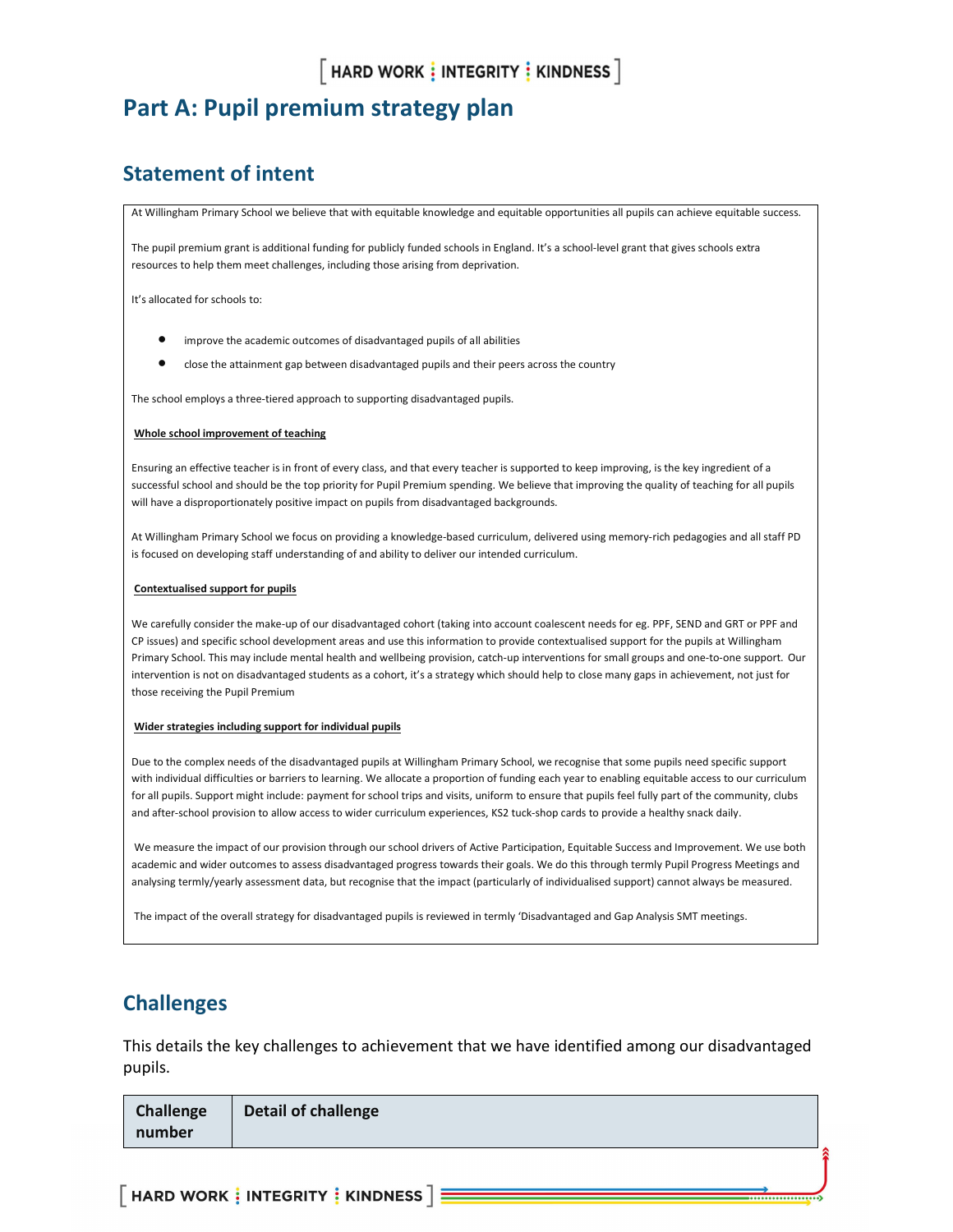# $\left[\right.$  HARD WORK  $\frac{1}{2}$  INTEGRITY  $\frac{1}{2}$  KINDNESS  $\left.\right]$

|   | Attainment entry points of disadvantaged pupils is below that of other pupils in each of Oral<br>Language, Reading, Writing and Mathematics across the school - this is limiting their progress.                                                           |
|---|------------------------------------------------------------------------------------------------------------------------------------------------------------------------------------------------------------------------------------------------------------|
|   | Disadvantaged pupils' poor executive function and a range of other social and emotional<br>difficulties are hindering their ability to maintain focus and attention during lessons, affecting<br>their ability to learn and impacting on SEMH development. |
|   | Coalescence of factors contributing to pupils' disadvantage and vulnerability is leading to<br>challenge in oversight of provision for pupils.                                                                                                             |
|   | Poor attendance of a small number of pupils is preventing them from making strong progress<br>and access to Home Learning is limited whilst some pupils have to isolate.                                                                                   |
|   | Complex family situations are hindering progress for a number of disadvantaged pupils.                                                                                                                                                                     |
| 6 | Key knowledge, disciplinary features and structures are not clearly defined of consistently<br>delivered across all subjects.                                                                                                                              |

## Intended outcomes

This explains the outcomes we are aiming for by the end of our current strategy plan, and how we will measure whether they have been achieved.

| <b>Intended outcome</b>                                                                                                                                                                  | <b>Success criteria</b>                                                                                                                                                                       |
|------------------------------------------------------------------------------------------------------------------------------------------------------------------------------------------|-----------------------------------------------------------------------------------------------------------------------------------------------------------------------------------------------|
| Progress of disadvantaged pupils is accelerated in<br>oral language, Reading, Writing and Maths                                                                                          | Teaching across the school and within<br>teams, consistently reflects strategies<br>proven to support the acquisition,<br>retention and application of knowledge,<br>developed in PD sessions |
|                                                                                                                                                                                          | Gap between disadvantaged pupils and<br>other pupils is narrowed according to<br>statutory assessment and PiRA/PUMa<br>assessments.                                                           |
| Pupils' academic and social achievements are not<br>hindered by SEMH development.                                                                                                        | All pupils' behaviour in lessons and at<br>$\bullet$<br>playtimes is excellent                                                                                                                |
|                                                                                                                                                                                          | All pupils are focused in lessons and<br>display strong learning behaviours                                                                                                                   |
|                                                                                                                                                                                          | The attainment of vulnerable children<br>continues to improve across all<br>curriculum areas.                                                                                                 |
|                                                                                                                                                                                          | Pupils' basic welfare needs are met<br>(uniform, food, socialization etc.)                                                                                                                    |
| Increased attendance rates for disadvantaged<br>pupils, with a key focus on those from our GRT                                                                                           | Attendance of GRT pupils rises towards<br>95%                                                                                                                                                 |
| community.                                                                                                                                                                               | Overall attendance of Disadvantaged<br>pupils improves towards 95%                                                                                                                            |
| Ensure equity of opportunity for all children<br>across the school, regardless of their background,<br>including access to a range of sporting, cultural<br>activities and home learning | The school provides a wide range of<br>$\bullet$<br>extra-curricular sporting and cultural<br>activities, school trips and experiences<br>for all children.                                   |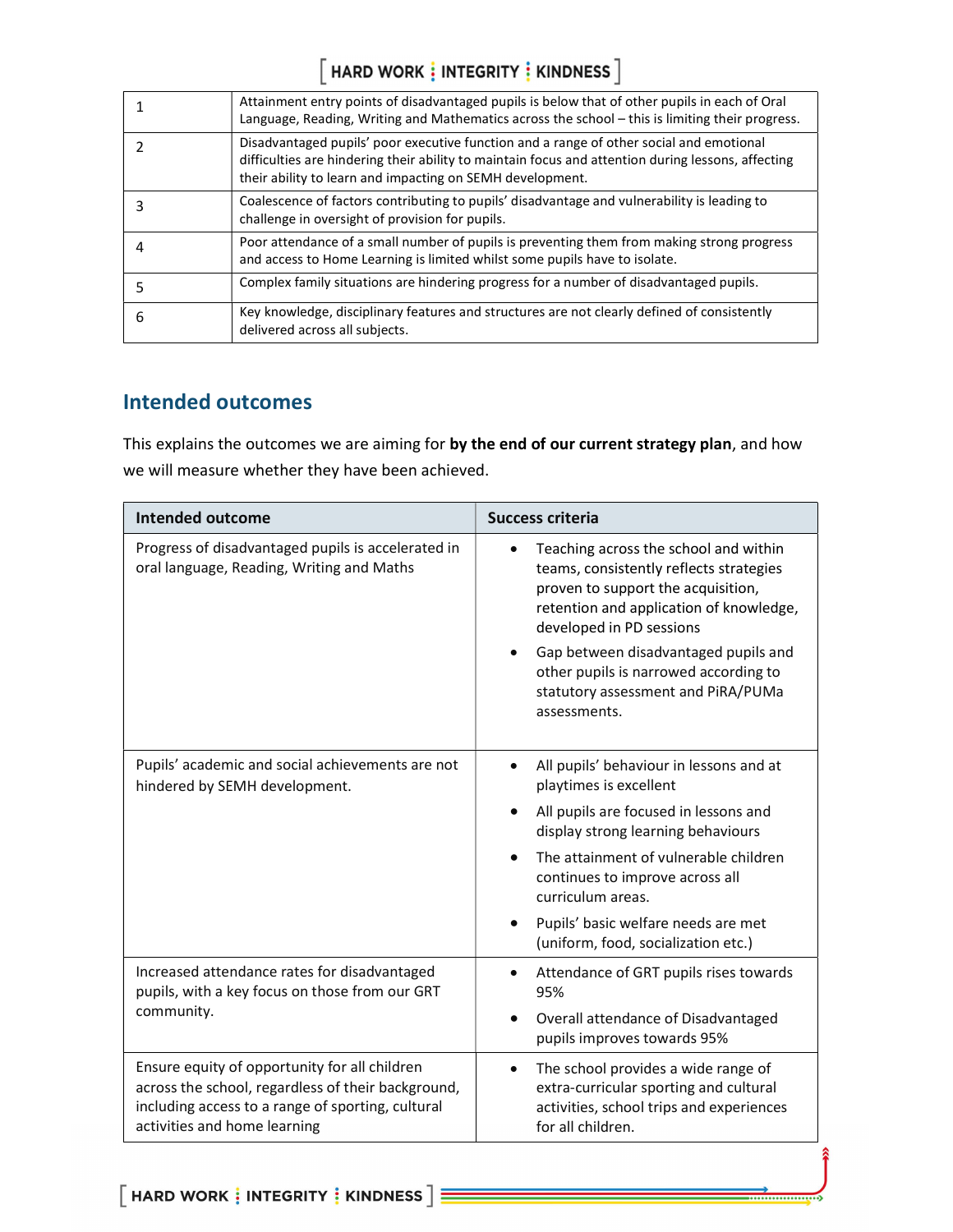## Activity in this academic year

This details how we intend to spend our pupil premium (and recovery premium funding) this academic year to address the challenges listed above.

#### Teaching (for example, CPD, recruitment and retention)

Budgeted cost: £60,720

| <b>Activity</b>                                                       | Evidence that supports this approach                                                                                                                                                                                                                                                                                                                                                                                                                                                                                                                                                                                                                                                           | <b>Challenge</b><br>number(s)<br>addressed |
|-----------------------------------------------------------------------|------------------------------------------------------------------------------------------------------------------------------------------------------------------------------------------------------------------------------------------------------------------------------------------------------------------------------------------------------------------------------------------------------------------------------------------------------------------------------------------------------------------------------------------------------------------------------------------------------------------------------------------------------------------------------------------------|--------------------------------------------|
| Implementation of the<br><b>Ark Mathematics Mastery</b><br>Curriculum | EEF evidence shows +5 mos for Teaching for Mastery.<br>School monitoring indicates that the key knowledge<br>sequencing of its mathematics curriculum was leading<br>to gaps in understanding, which is limiting further<br>attainment in KS2, particularly for the most vulnerable.<br>Teacher knowledge, understanding and confidence has<br>significant impact on their ability to teach effectively.<br>Ark programme is designed to provide structured PD<br>for staff to address this.<br>£4,000 $-$ Ark                                                                                                                                                                                 | 6                                          |
|                                                                       | £1,260 - Subject Leader release                                                                                                                                                                                                                                                                                                                                                                                                                                                                                                                                                                                                                                                                |                                            |
| Attendance at NCETM<br><b>Mastering Number</b><br>programme           | Securing good foundations in number sense in EYFS<br>and KS1 will lead to improved confidence and<br>mathematical attainment in KS2.<br>£0                                                                                                                                                                                                                                                                                                                                                                                                                                                                                                                                                     | 6                                          |
| Implementation of<br>reviewed Humanities<br>Curriculum                | Evidence seen in during visits to schools with fantastic<br>disadvantaged outcomes indicate that a broad and<br>aspirational curriculum will support pupils in their<br>preparation for the next stages in their educational<br>journey. The most disadvantaged pupils enter school<br>with a relative paucity of general knowledge, which<br>can hinder their progress. Through a structured,<br>subject-based curriculum these gaps can be addressed<br>and all pupils given the knowledge that they need to<br>excel. Through improvements in these subjects, pupils<br>will develop greater reading comprehension and<br>writing skills.<br>£800 - Opening Worlds<br>$£1,260 - SL$ release | 1, 6,                                      |
| Implementation of a new<br>vocabulary spine across<br>the school      | EEF evidence for oral language programmes shows +6<br>mos. Evidence from school's monitoring indicated that,<br>although robust vocabulary instruction is being<br>delivered across the school, the consistency of delivery<br>and progression of vocabulary selected needs<br>improving.                                                                                                                                                                                                                                                                                                                                                                                                      | 1, 6                                       |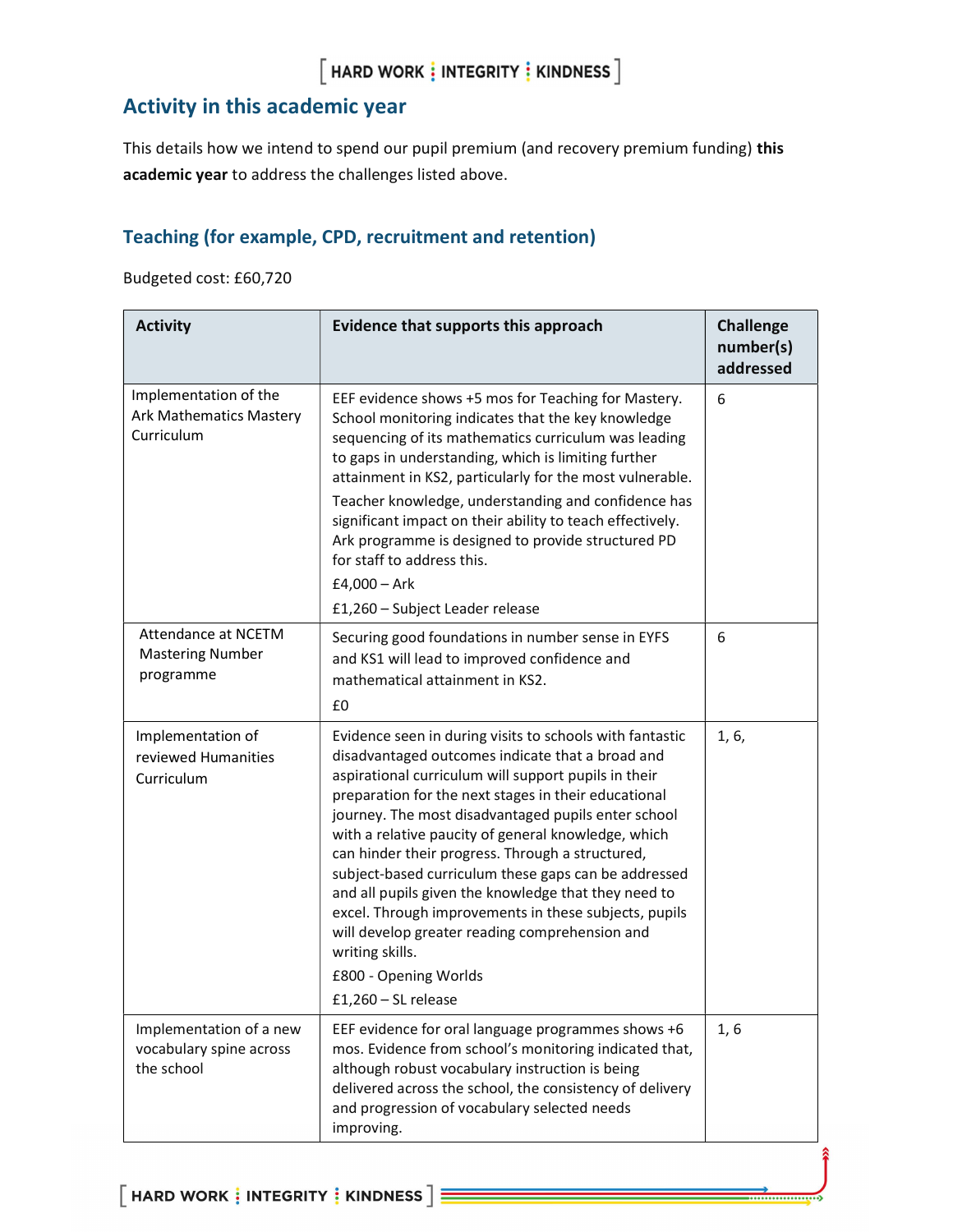# $\left[\right.$  HARD WORK  $\frac{1}{3}$  INTEGRITY  $\frac{1}{3}$  KINDNESS  $\left.\right]$

|                                                                                               | £1,200                                                                                                                                                                                                                                                                                                                                                                                                                                                                                                                                                                                                                                                            |   |
|-----------------------------------------------------------------------------------------------|-------------------------------------------------------------------------------------------------------------------------------------------------------------------------------------------------------------------------------------------------------------------------------------------------------------------------------------------------------------------------------------------------------------------------------------------------------------------------------------------------------------------------------------------------------------------------------------------------------------------------------------------------------------------|---|
| Deliver a progressive,<br>well-structured and well-<br>resourced curriculum for<br>all pupils | Developing the school's curriculum including delivery<br>is its no. 1 driver for improvement. Ofsted guidance<br>promotes deep and careful consideration of school<br>curricular, including ensuring that underpinning<br>principles are clear and firm. At WPS, we aim to<br>provide a knowledge-rich, subject-based curriculum<br>that is equitable for all pupils and prepares them to<br>excel at secondary school. Through the predominantly<br>single year-group teaching structure of the school and<br>maintenance of this over-time, the school is able to<br>develop a 2-year rolling curriculum that ensures<br>substantive and disciplinary progress. | 6 |
|                                                                                               | Through development of consistent approaches to<br>teaching, all pupils will be supported in being able to<br>concentrate fully, understand the expectations and<br>have access to intelligently planned learning<br>sequences.                                                                                                                                                                                                                                                                                                                                                                                                                                   |   |
|                                                                                               | Where schools have the greatest student cultures (ELP<br>programme) outcomes for disadvantaged pupils<br>improve. Through the development of these at WPS,<br>we intend to provide all of our pupils with the self-<br>confidence and aspiration to achieve through their<br>focussed, hard-work.                                                                                                                                                                                                                                                                                                                                                                 |   |
|                                                                                               | £53,000 - cost of 13 class structure on top of revenue<br>income                                                                                                                                                                                                                                                                                                                                                                                                                                                                                                                                                                                                  |   |
|                                                                                               | PD - sessions on school culture                                                                                                                                                                                                                                                                                                                                                                                                                                                                                                                                                                                                                                   |   |
|                                                                                               | SMT - Coaching and appraisal development                                                                                                                                                                                                                                                                                                                                                                                                                                                                                                                                                                                                                          |   |
|                                                                                               | Subject Leader release for curricular work                                                                                                                                                                                                                                                                                                                                                                                                                                                                                                                                                                                                                        |   |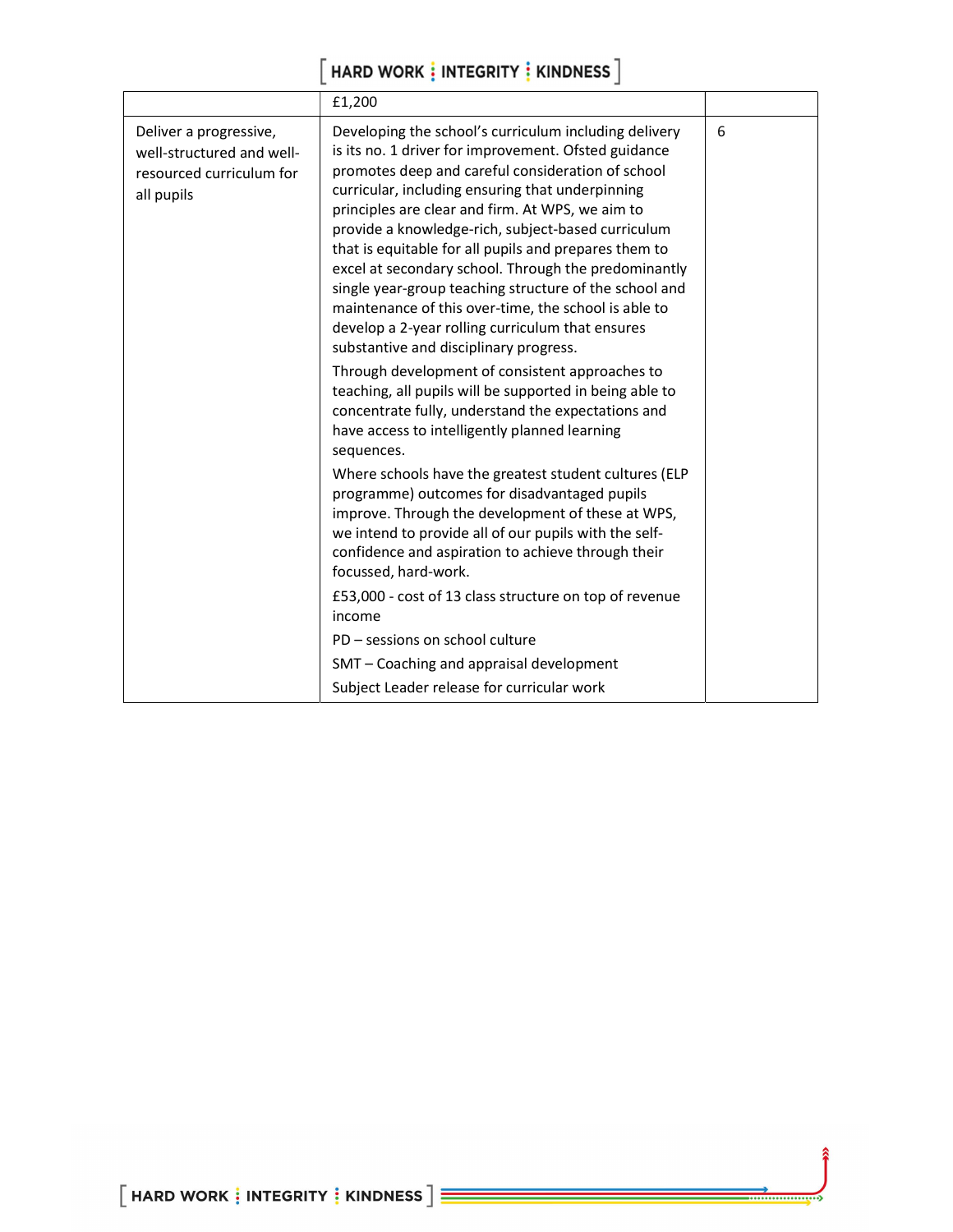## $[$  HARD WORK  $\frac{1}{2}$  INTEGRITY  $\frac{1}{2}$  KINDNESS  $]$

## Targeted academic support (for example, tutoring, one-to-one support structured interventions)

Budgeted cost: £32,020

| <b>Activity</b>                                                | Evidence that supports this approach                                                                                                                                                                                                                                                                                | <b>Challenge number(s)</b><br>addressed |
|----------------------------------------------------------------|---------------------------------------------------------------------------------------------------------------------------------------------------------------------------------------------------------------------------------------------------------------------------------------------------------------------|-----------------------------------------|
| Provide 35 hours of ESA<br>support a week                      | Improvements in pupils' social/emotional<br>wellbeing and their self-regulation have<br>consistently high impacts on their learning<br>outcomes. Behavioural interventions and<br>those that reduce classroom disruption also<br>have highly positive effects on the learning<br>of pupils.<br>ESA Salary - £26,102 | 2, 3, 5                                 |
| Implement the NELI<br>programme for improving<br>oral language | Oral language interventions are regularly<br>shown (EEF and Hattie) to have positive<br>impacts on pupils' outcomes. These are<br>seen particularly in language<br>comprehension, reading and writing.<br>£3,758                                                                                                    | 1, 4                                    |
| <b>Small Group Tuition</b>                                     | DfE guidance and recommendations<br>suggest that small-group tuition can have a<br>significant impact on pupils who have been<br>most affected by the pandemic. Alongside<br>the School-led Tuition grant, some of the<br>recovery premium allocation will be used<br>to pay for this tuition.<br>£2,160            | 1, 4                                    |

## Wider strategies (for example, related to attendance, behaviour, wellbeing)

#### Budgeted cost: £12,915

| <b>Activity</b>                                                        | Evidence that supports this approach                                                                                                                                                                                                                                                                                                            | <b>Challenge number(s)</b><br>addressed |
|------------------------------------------------------------------------|-------------------------------------------------------------------------------------------------------------------------------------------------------------------------------------------------------------------------------------------------------------------------------------------------------------------------------------------------|-----------------------------------------|
| Provide free places at<br><b>Breakfast and After-</b><br>School Clubs. | Pupils' general needs being met has a<br>significant impact on their ability to learn.<br>Through both the BC and the ASC, pupils<br>are provided with food and stimulation to<br>ensure that they are best prepared to start<br>the day/provided with social interactions to<br>support their SEMH and self-regulation.<br>£4,500 (4 children) | 2, 3, 4, 5                              |
| Provide free/supported<br>places at extra-curricular                   | As part of the broad, knowledge-rich curriculum<br>that the school is committed to offering, pupils<br>need to be given the opportunities to access                                                                                                                                                                                             | 2, 3, 5                                 |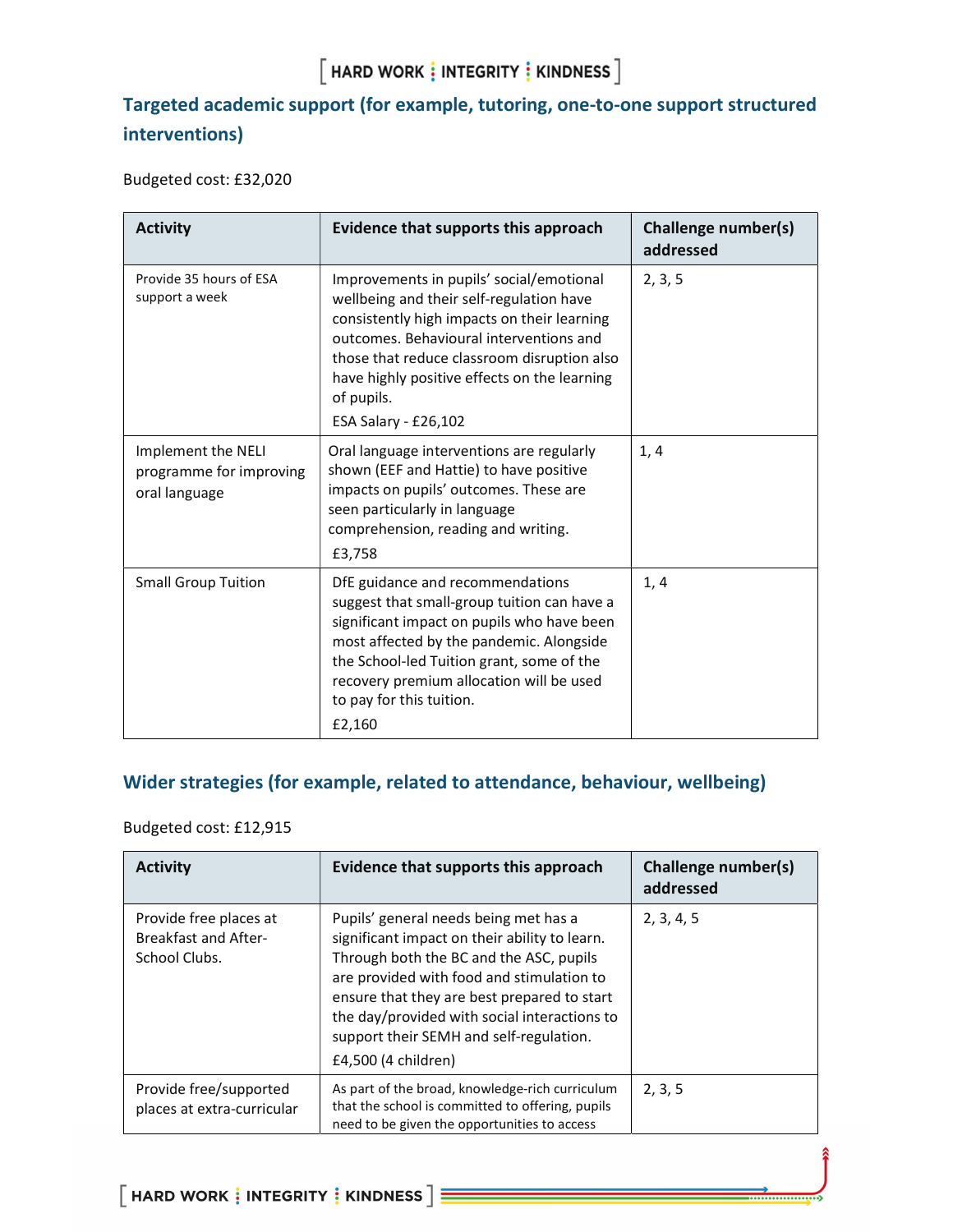# $\left[\right.$  HARD WORK  $\frac{1}{3}$  INTEGRITY  $\frac{1}{3}$  KINDNESS  $\left.\right]$

| activities and school<br>curriculum trips/visits | experiences and visits that without the school's<br>support, they would not have a chance to<br>access. Through access to these experiences,<br>the life-chances of these pupils will be<br>improved.<br>Residential trips - £415<br>Non-residential trips and visits - £1,000 |   |
|--------------------------------------------------|--------------------------------------------------------------------------------------------------------------------------------------------------------------------------------------------------------------------------------------------------------------------------------|---|
|                                                  |                                                                                                                                                                                                                                                                                |   |
| <b>Employment of Attendance</b><br>Officer       | DfE research shows a clear and relevant<br>link between regular school attendance<br>and improved outcomes (as much as 1.6x<br>more likely to be ARE if 0 absence than<br>pupils with 15-20% absence).<br>£7,000                                                               | 4 |

Total budgeted cost: £105,655